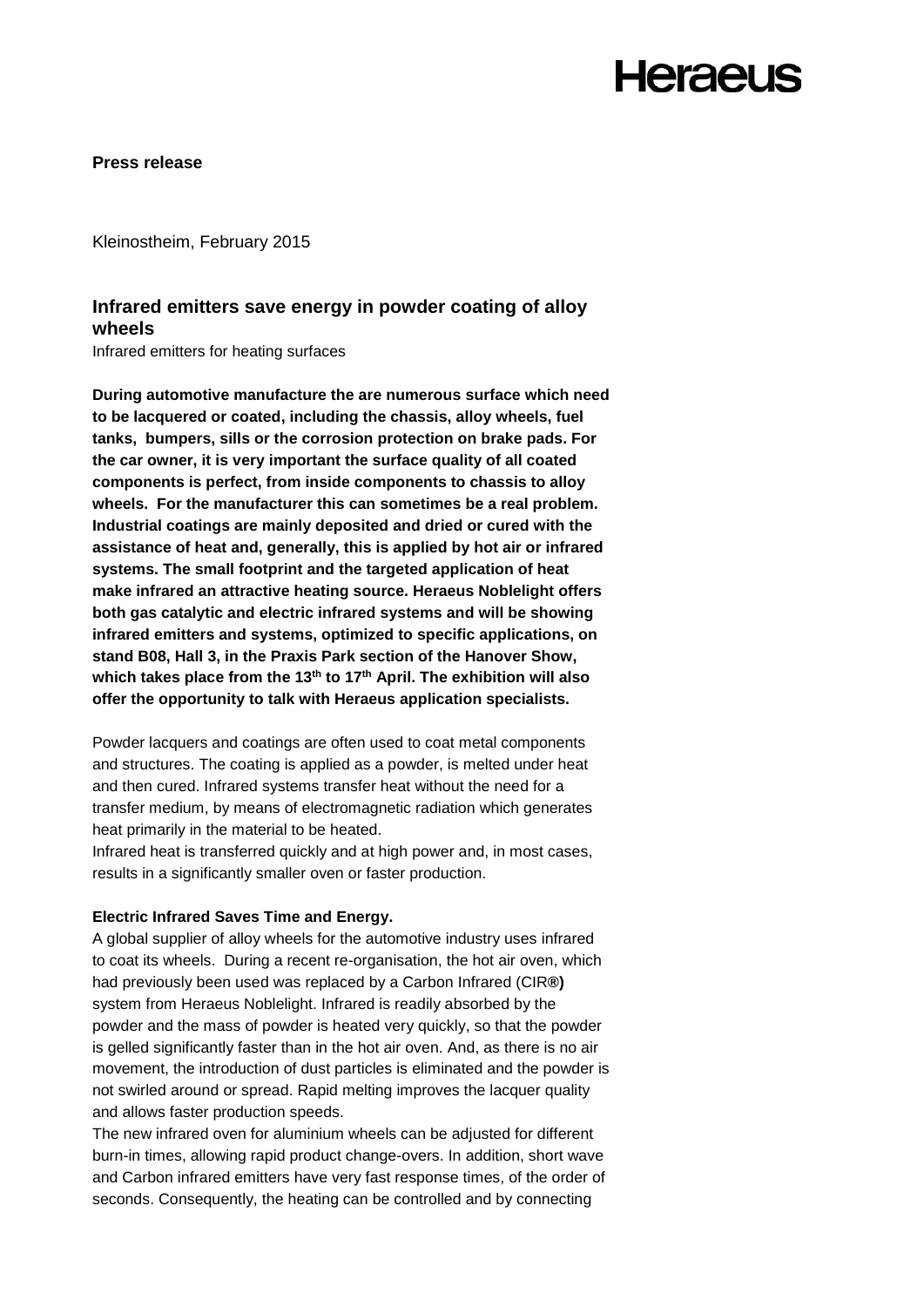Seite 2

with an additional temperature controller, over-heating of the material can be prevented. In addition, energy is saved, as the heating source is switched on only when required.

#### **Gas Catalytic Infrared Oven**

Gas catalytic elements convert natural or propane gas into water and carbon dioxide by means of a special platinum catalyst which releases long- to medium-wave infrared radiation. This flame-less reaction is different from conventional gas infrared systems, where the gas is combusted.

Powder coatings on metal parts can be cured exceptionally well by using gas catalytic infrared ovens. The design of the oven is matched to product so that the radiation can be optimally utilized for gelling and curing. Very often the gas catalytic oven is located immediately in front of a hot air oven, so that the powder is gelled before being cured by the hot air. With respect to conventional hot air ovens, gas catalytic ovens from Heraeus Noblelight distinguish themselves by their high energy efficiency and small footprint.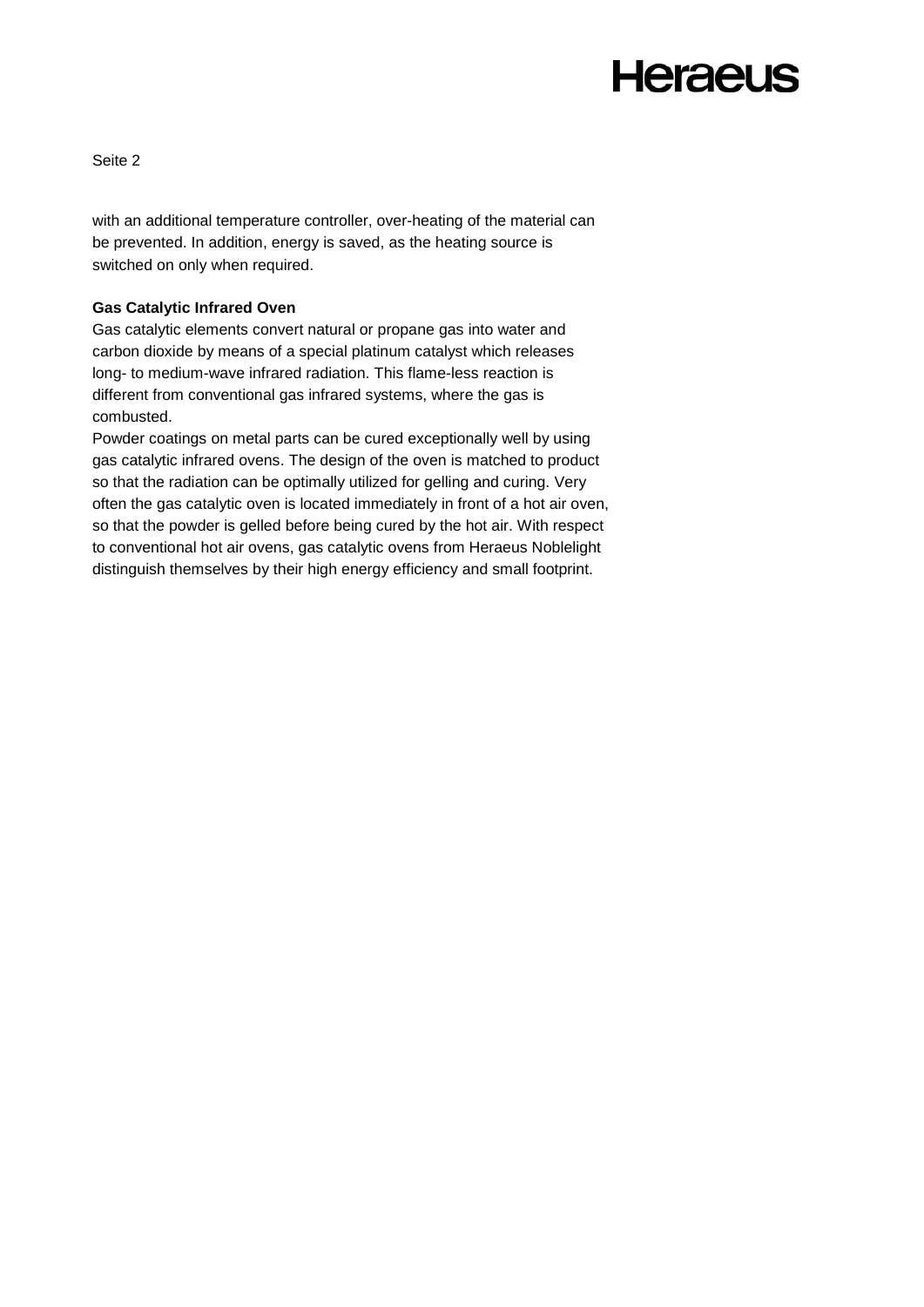Seite 3

**Heraeus,** the technology group headquartered in Hanau, Germany, is a leading international family-owned company formed in 1851. We create high-value solutions for our customers, strengthening their competitiveness for the long term. Our activities focus on a number of markets: chemical and metals, energy and the environment, communications and electronics, health, mobility, and industrial applications. In fiscal year 2013, Heraeus achieved product revenue of €3.6 billion and precious metals trading revenue of €13.5 billion. With some 12,500 employees in over 110 subsidiaries worldwide, Heraeus holds a leading position in its global markets.

**Heraeus Noblelight GmbH** with its headquarters in Hanau and with subsidiaries in the USA, Great Britain, France, China and Australia, is one of the technology- and market-leaders in the production of specialist light sources and systems. In 2013, Heraeus Noblelight had an annual turnover of 138 Million € and employed 875 people worldwide. The organization develops, manufactures and markets infrared and ultraviolet emitters, systems and solutions for applications in industrial manufacture, environmental protection, medicine and cosmetics, research, development and analytical measurement techniques..

For further information, please contact:

| Technical: | Heraeus Noblelight GmbH                       |
|------------|-----------------------------------------------|
|            | Reinhard-Heraeus-Ring 7                       |
|            | D-63801 Kleinostheim                          |
|            | Tel +49 6181/35-8545, Fax +49 6181/35-16 8545 |
|            | E-Mail hng-infrared@heraeus.com               |

Press: Dr. Marie-Luise Bopp Heraeus Noblelight GmbH, Abteilung Marketing/Werbung Tel +49 6181/35-8547, Fax +49 6181/35-16 8547 E-Mail marie-luise.bopp@heraeus.com [www.heraeus-noblelight.com](http://www.heraeus-noblelight.com/)